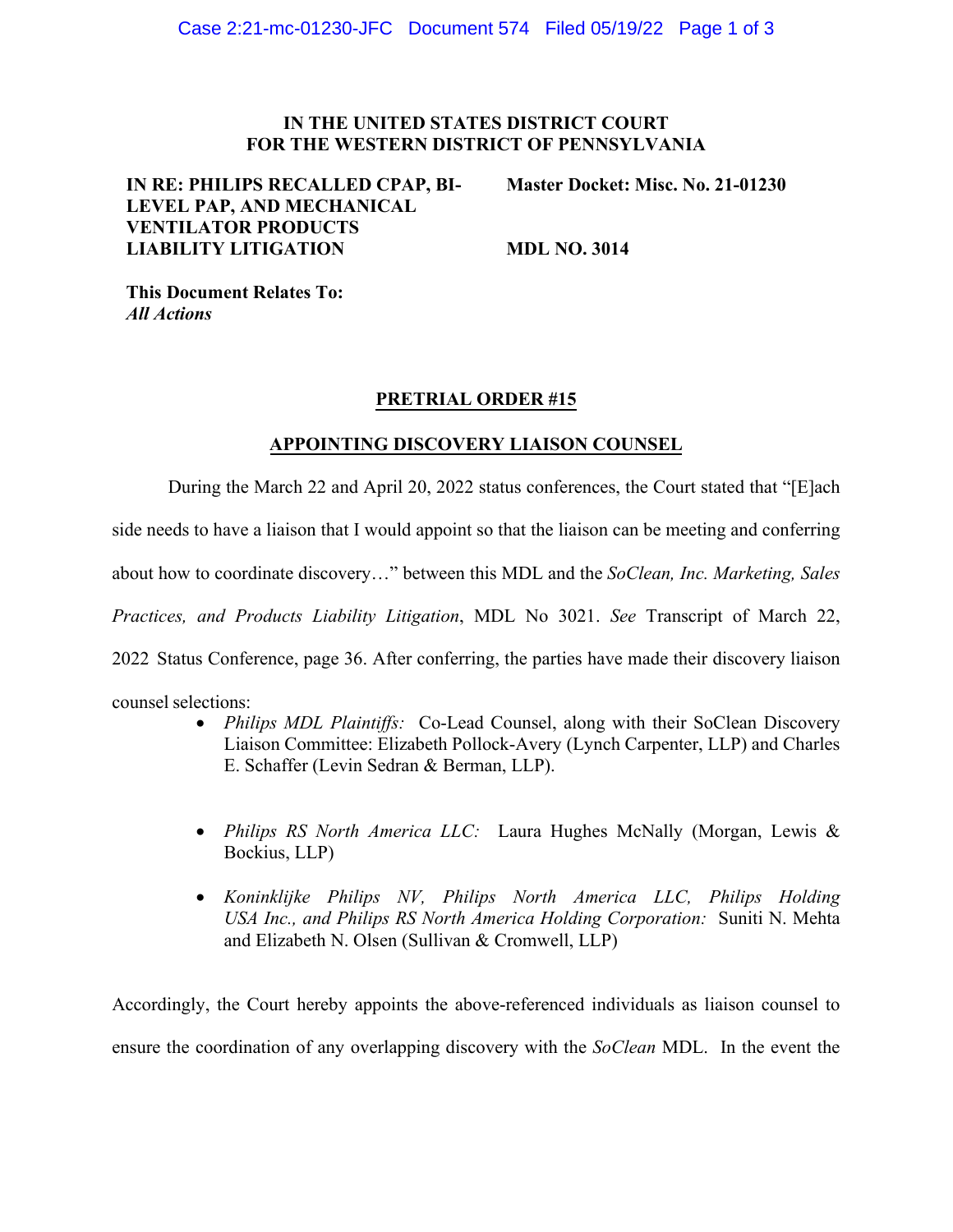#### Case 2:21-mc-01230-JFC Document 574 Filed 05/19/22 Page 2 of 3

parties seek to make any changes to their liaison counsel, they should make an application to the Court at such time.

Dated: May 19, 2022

#### **BY THE COURT:**

/s/ JOY FLOWERS CONTI Joy Flowers Conti Senior United States District Judge

### **AGREED TO THIS 17th DAY OF MAY 2022:**

*/s/ D. Aaron Rihn* D. Aaron Rihn, Esquire **ROBERT PEIRCE & ASSOCIATES, P.C.** 707 Grant Street, Suite 125 Pittsburgh, PA 15219 T (412) 281-7229 [arihn@peircelaw.com](mailto:arihn@peircelaw.com)

*/s/ Peter S. Wolff* Peter S. Wolff, Esquire **PIETRAGALLO GORDON ALFANO BOSICK & RASPANTI, LLP**  One Oxford Centre, 38th Floor Pittsburgh, PA 15219 T (412) 263-2000 [psw@pietragallo.com](mailto:psw@pietragallo.com)

*Plaintiffs' Co-Liaison Counsel* 

*/s/ Kelly K. Iverson* Kelly K. Iverson, Esquire **LYNCH CARPENTER, LLP** 1133 Penn Avenue, 5th Floor Pittsburgh, PA 152222 T (412) 322-9243 [kelly@lcllp.com](mailto:kelly@lcllp.com) 

*/s/ John P. Lavelle, Jr.*

John P. Lavelle, Jr., Esquire **MORGAN, LEWIS & BOCKIUS, LLP** 1701 Market Street Philadelphia, PA 19103-2921 T (215) 963-5000 [john.lavelle@morganlewis.com](mailto:john.lavelle@morganlewis.com)